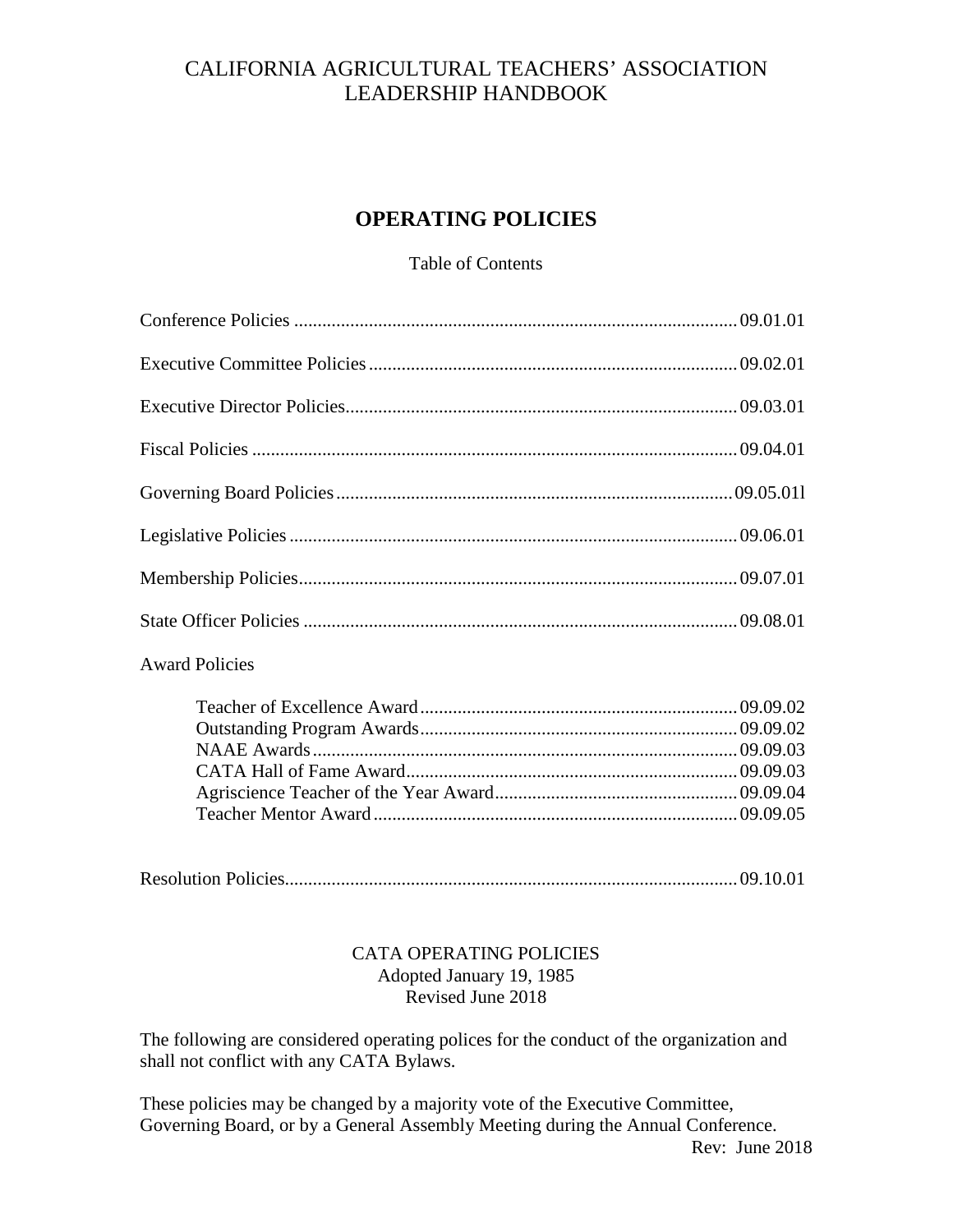## **CONFERENCE POLICIES**

#### I. Dates

A. The annual Conference shall be held at the end of June, with the dates being set by Governing Board one year in advance.

#### II. Registration

- A. Any individual who meets the criteria of active or associate membership must register to participate in Conference activities.
- B. Active and associate members will receive reduced registration fees, which will be set annually during the Mid-Winter Governing Board Meeting.
- C. Those individuals who pre-register will receive a reduced rate.
- D. Conference pre-registration for Student Teachers shall be free. A fee will be charged for those who register at Conference.
- E. All participants must display Conference registration badges to participate actively in Conference activities.
- F. Guests may register for Conference.

#### III. Annual Banquet

A. The hosting of the annual Banquet shall be on a rotating basis as follows:

| 1. | San Joaquin Region        | 2018 |
|----|---------------------------|------|
| 2. | <b>South Coast Region</b> | 2019 |
| 3. | <b>Central Region</b>     | 2020 |
| 4. | Southern Region           | 2021 |
| 5. | <b>North Coast Region</b> | 2022 |
| 6. | <b>Superior Region</b>    | 2023 |
|    |                           |      |

- B. The host region must work closely with the Governing Board and Cal Poly San Luis Obispo Agricultural Education Department when planning and conducting the Banquet.
- C. The Banquet shall be planned as a "break-even" financial activity.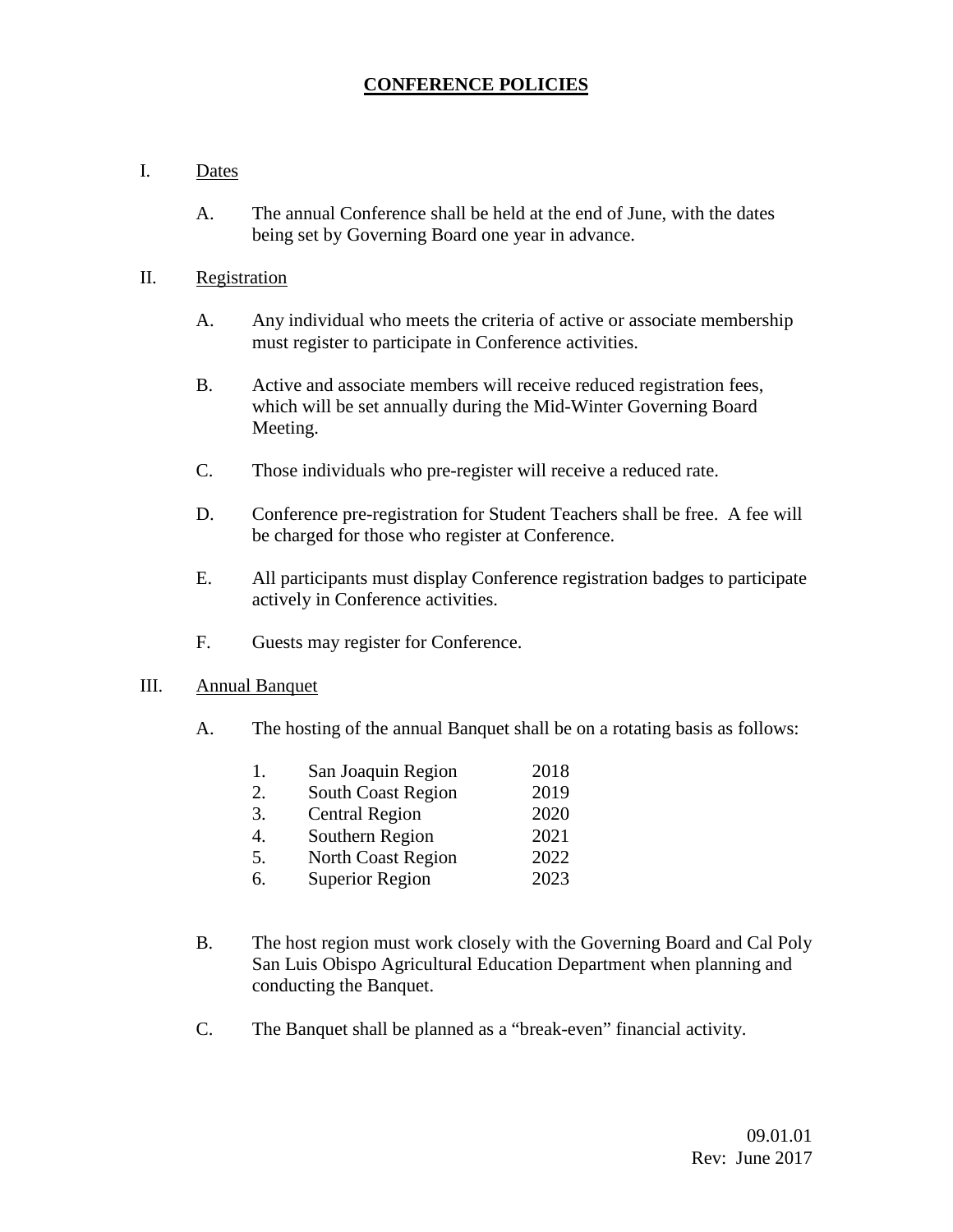### IV. Farm and Idea Show

- A. The exhibitors' fee for the annual Farm Show shall be set annually at the Mid-Winter Governing Board Meeting.
- B. CATA regions will provide hosts for the Farm and Idea Show to chair the activity and to clean up.
- C. Farm and Idea Show responsibility will be on a regional rotation (to follow the year region is responsible for the Banquet).

## V. Conference Minutes

- A. Conference highlights will be published in the October issue of the "Golden Slate."
- B. A full set of Conference minutes shall be distributed to the Governing Board and the State Agriculture Education Staff by September.

## VI. Reimbursements

A. Conference reimbursements that are made for individuals attending the California Agricultural Teachers' Association Summer Conference will be made to the originator of the check or purchase order.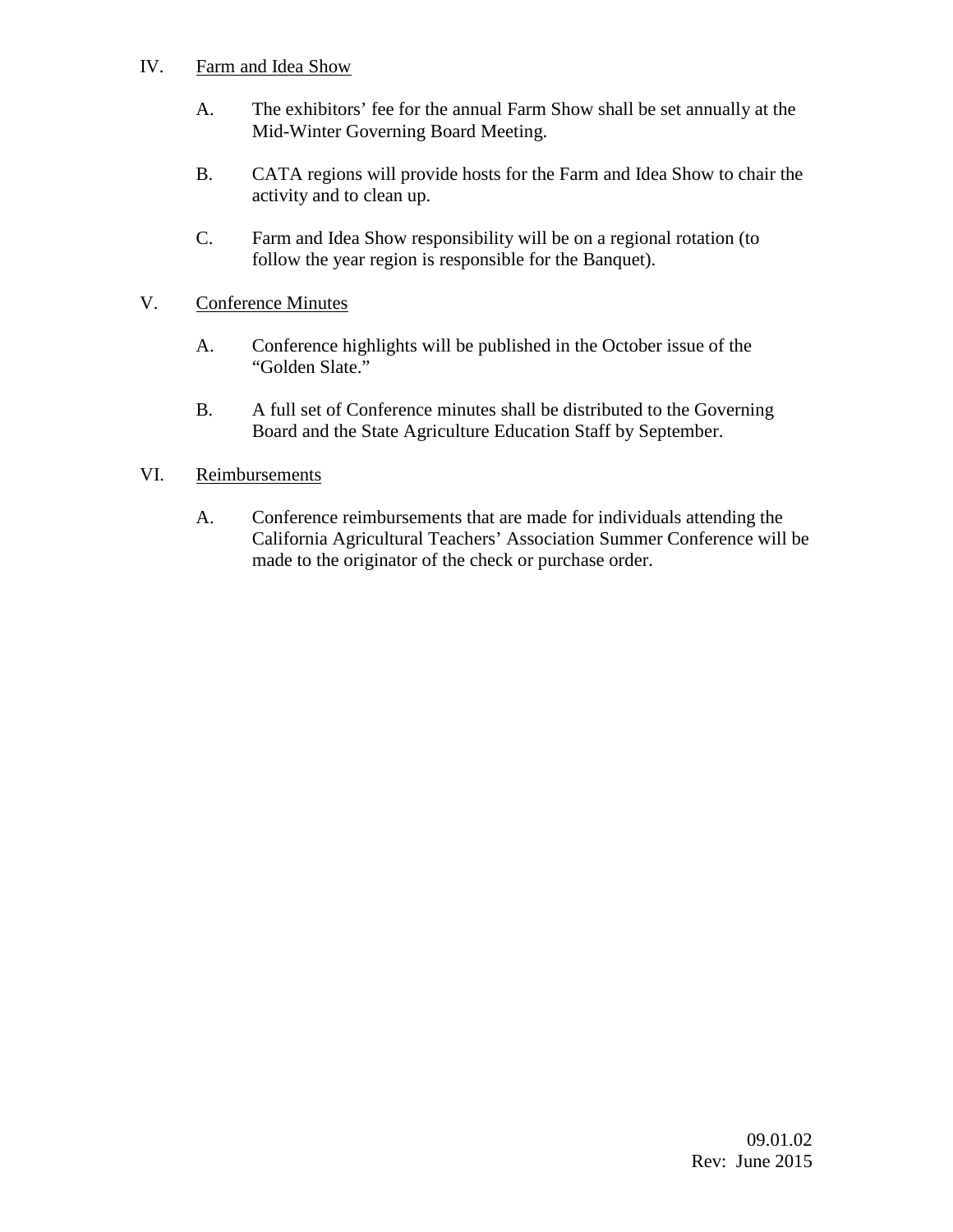## **EXECUTIVE COMMITTEE POLICIES**

## I. Executive Committee Meetings

- A. The Summer Planning Meeting shall be held following Conference.
- B. The Spring Planning Meeting shall be held during Fresno State Field Day.
- C. Special meetings may be called by the President. Past special meetings have included:
	- 1. Post Conference Meeting
	- 2. NAAE Convention
	- 3. Pre-Winter Governing Board Meeting
	- 4. Pre-Conference Governing Board Meeting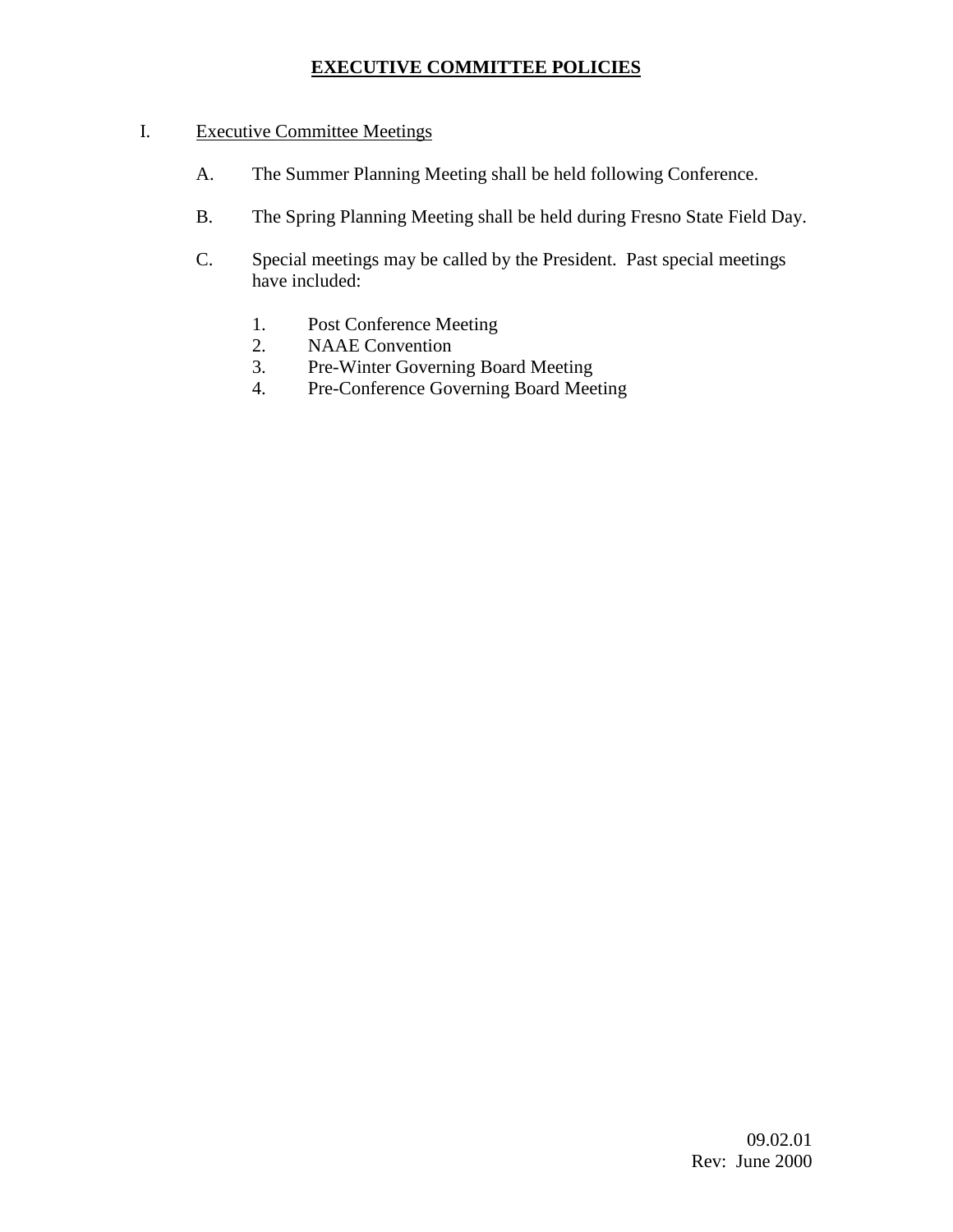## **EXECUTIVE DIRECTOR POLICIES**

### I. Office Location

- A. The CATA Executive Director's office will be located near Sacramento, California.
- B. The Association will pay such costs as are necessary in the acquisition and maintenance of such an office.

#### II. Travel Expenses

- A. The Executive Director shall be permitted wide latitude in identifying which meetings and activities are anticipated to be of value to the Association. The Executive Director should consult with the Association President at such times when questions might arise regarding this general policy.
- B. All travel should be planned and organized in such a manner that optimum benefits shall result for the Association. The Association shall pay for travel and meals that are directly related to the performance of the duties of the Executive Director. Mileage from the Director's residence to the office and return will not be reimbursed.
- C. Cost incurred for air, bus, or train travel shall be reimburse at the actual cost of the ticket. Mileage shall be reimbursed at the rate that is in effect at the time of travel for the State of California employees (currently 50 cents per mile).
- D. An allowance shall be permitted for the purpose of paying lodging, meals, and incidental expenses. Reimbursements shall be made in accordance with state employee guidelines.

#### III. Hiring Process

- A. The CATA Executive Committee, FFA Foundation Board Chair, California Association FFA Board Chair, three Past CATA Presidents, CATA Executive Assistant, and the California FFA Foundation Fund Development Director will serve on the interview committee, excluding any of those interested in the position.
- B. The interview will consist of a writing prompt (30 minutes) and an interview (30 minutes) with the interview committee.
- C. At the conclusion of the interviews, the interview committee will select the new Executive Director and come to a consensus on the terms of employment.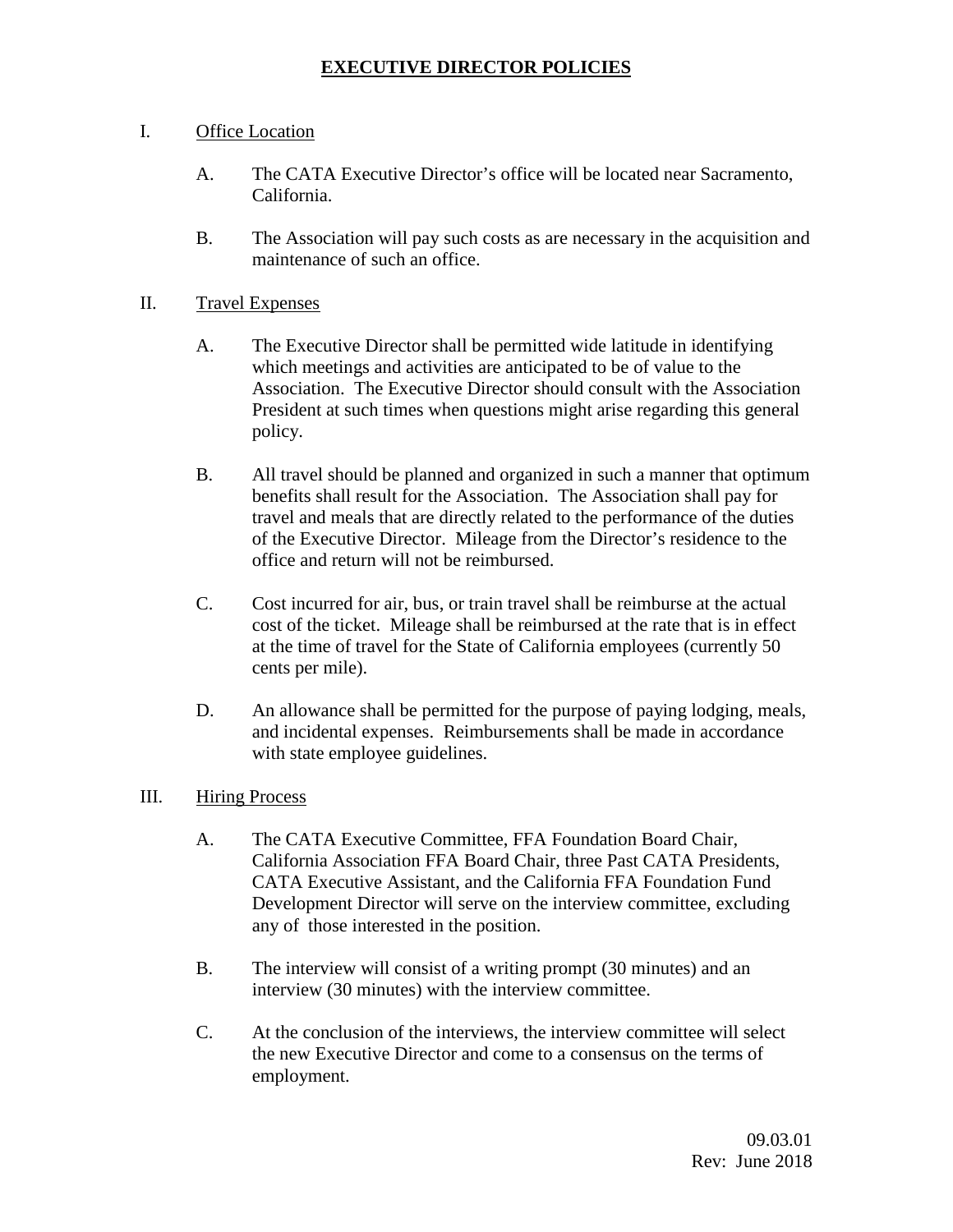## III. Terms of Employment

- A. The Executive Director serves at the pleasure of the Governing Board and is employed for an indefinite period. The employment and/or dismissal of the Executive Director shall be determined by a majority vote of the Executive Committee.
- B. The President shall present to the Governing Board at the Pre-Conference Meeting appropriate recommendations regarding the employment, dismissal or continued employment of the Executive Director. Such recommendations may include but not necessarily be limited to: salary, fringe benefits, travel provisions, and a budget for the Executive Director's operations.

## IV. Evaluation

- A. The President, in consultation with the Association's Executive Committee, is empowered to conduct performance evaluations of the Executive Director as yearly during the Summer Executive Committee meeting.
- B. Evaluation conferences will be held between the Executive Director and the Executive Committee. Fiscal audit and review will occur at each of the evaluation conferences.
- C. At the conclusion of the Executive Committee Meeting the performance evaluation procedure, decisions regarding employment, dismissal, or continuing employment will be made known to the Executive Director. Such recommendations may include, but not necessarily be limited to: salary, fringe benefits, travel provisions, and a budget for the Executive Director's operations.

## V. Salary

A. The annual salary of the Executive Director shall be set by the membership upon a recommendation from the Budget and Audit Committee.

## VI. Fringe Benefits

A. The Executive Director's salary shall include a benefit stipend equaling 30% of his/her salary, which may be utilized for purposes of providing all or part of the costs of health insurance.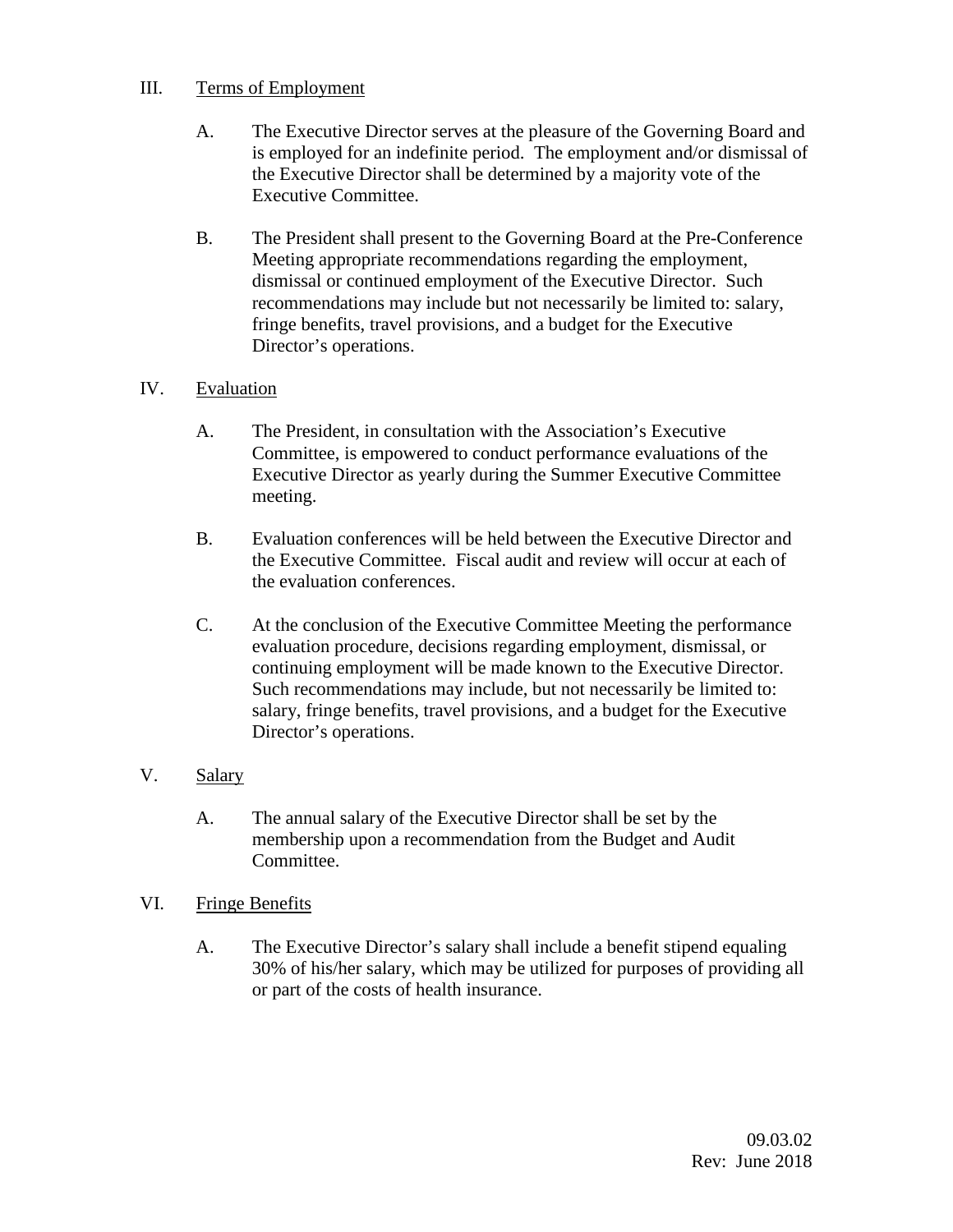#### VII. Working Days, Vacation Allowance, and Sick Leave

A. The Executive Director position is to be considered as a full-time employment obligation with holidays similar to those accorded employees of the State of California:

| 1.  | New Year's Day        | January 1                           |
|-----|-----------------------|-------------------------------------|
| 2.  | Martin Luther King    | 3 <sup>rd</sup> Monday in January   |
| 3.  | Lincoln's Birthday    | February 12                         |
| 4.  | Washington's Birthday | 3 <sup>rd</sup> Monday in February  |
| 5.  | Cesar Chavez Day      | Last Monday in March                |
| 6.  | <b>Memorial Day</b>   | Last Monday in May                  |
| 7.  | Independence Day      | July 4                              |
| 8.  | Labor Day             | 1 <sup>st</sup> Monday in September |
| 9.  | Veteran's Day         | November 11                         |
| 10. | Thanksgiving Day      | Day after Thanksgiving also         |
| 11. | Christmas Day         | December 25                         |
|     |                       |                                     |

B. The Executive Director will be granted vacation credit in accordance with the vacation schedule in effect for employees of the State of California.

Employees shall not be entitled to vacation leave credit for the first six months of service. On the first day of the monthly pay period following completion of six qualifying monthly pay periods of continuous service, all full-time employees covered by this section shall receive a one-time vacation bonus of forty-two hours of vacation credit. Thereafter, for each additional qualifying monthly pay period, full-time employees shall be allowed a credit for vacation with pay on the first day of the following month as follows:

| 0-3 years     | 7 hours per month  |
|---------------|--------------------|
| 4-10 years    | 10 hours per month |
| $11-15$ years | 12 hours per month |
| $16-20$ years | 13 hours per month |
| $20+$ years   | 14 hours per month |

Earned vacation time accrues to a maximum of 425 hours. No additional vacation will be earned until accrued vacation time is used. The maximum vacation payout at the time of separation is 160 hours.

- C. Sick leave will be in accordance with the State schedule of eight hours per month.
- D. Mandatory Paid Shutdown The FFA Center is closed from December  $25<sup>th</sup>$  through January  $2<sup>nd</sup>$ .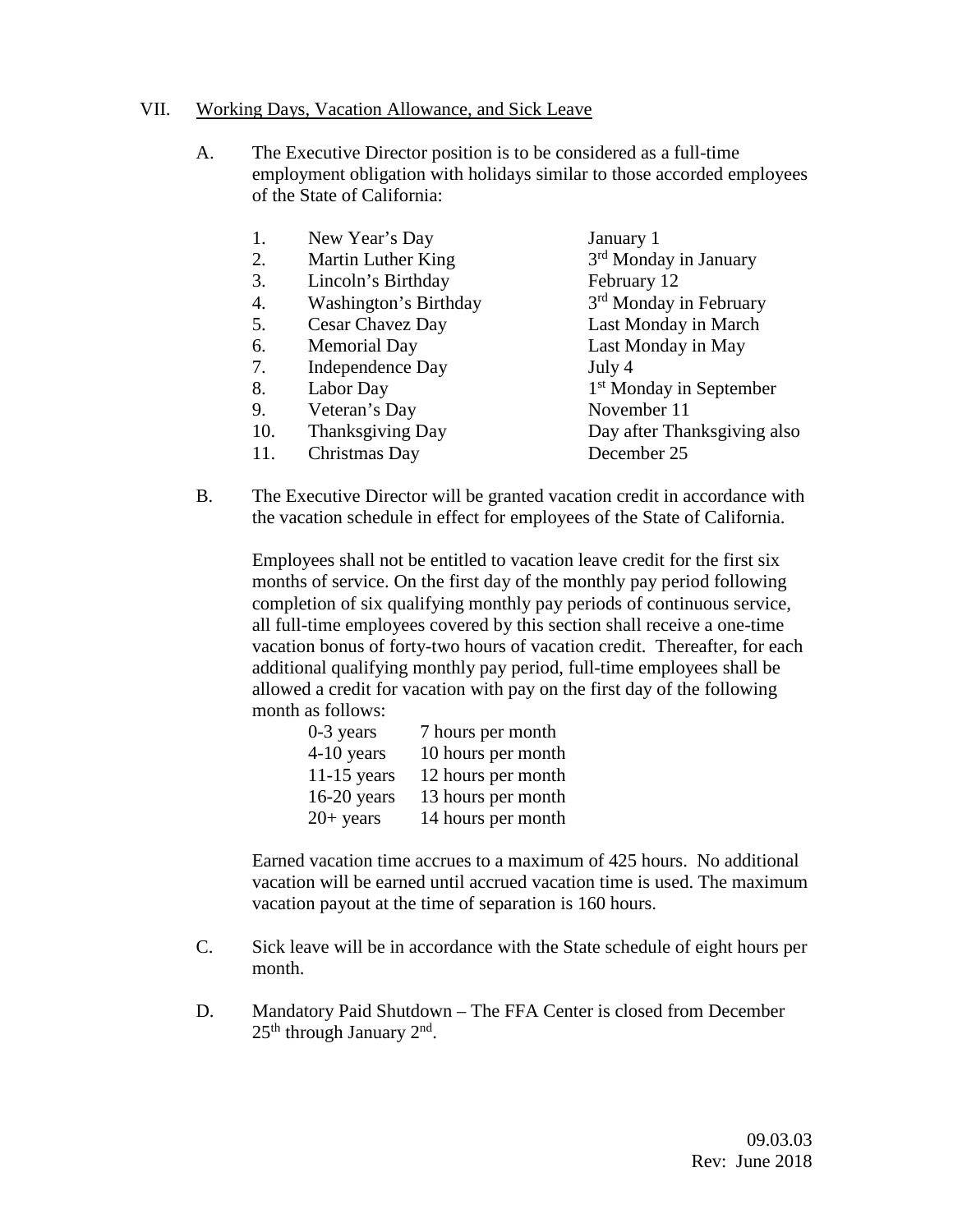#### VIII. Line of Authority/Responsibility

- A. CATA members shall express their interest and desire to the Governing Board Members for actions or services to be performed by the Executive Director.
- B. The Governing Board shall adopt policies and procedures which represent the interests and desires of the membership.
- C. The State CATA President has responsibility for assuring that approved policies and procedures are implemented. The President must consult with the Executive Committee if deviations from adopted policies are deemed necessary. Such deviations should be judiciously exercised and considered as one-time exceptions, not as formal policy of procedure deviations.
- D. The Executive Director shall perform the duties of this position in concert with the policies and procedures adopted by the Governing Board. The CATA President shall provide general coordination to the Executive Director and shall be consulted regarding policy or procedural deviations.
- E. It is the intention of CATA that the Executive Director be provided the widest possible latitude in fulfilling the duties of the office. While communication with all association officers and members is to be encouraged, operation authority is channeled through the Governing Board to the CATA President and then on to the Executive Director.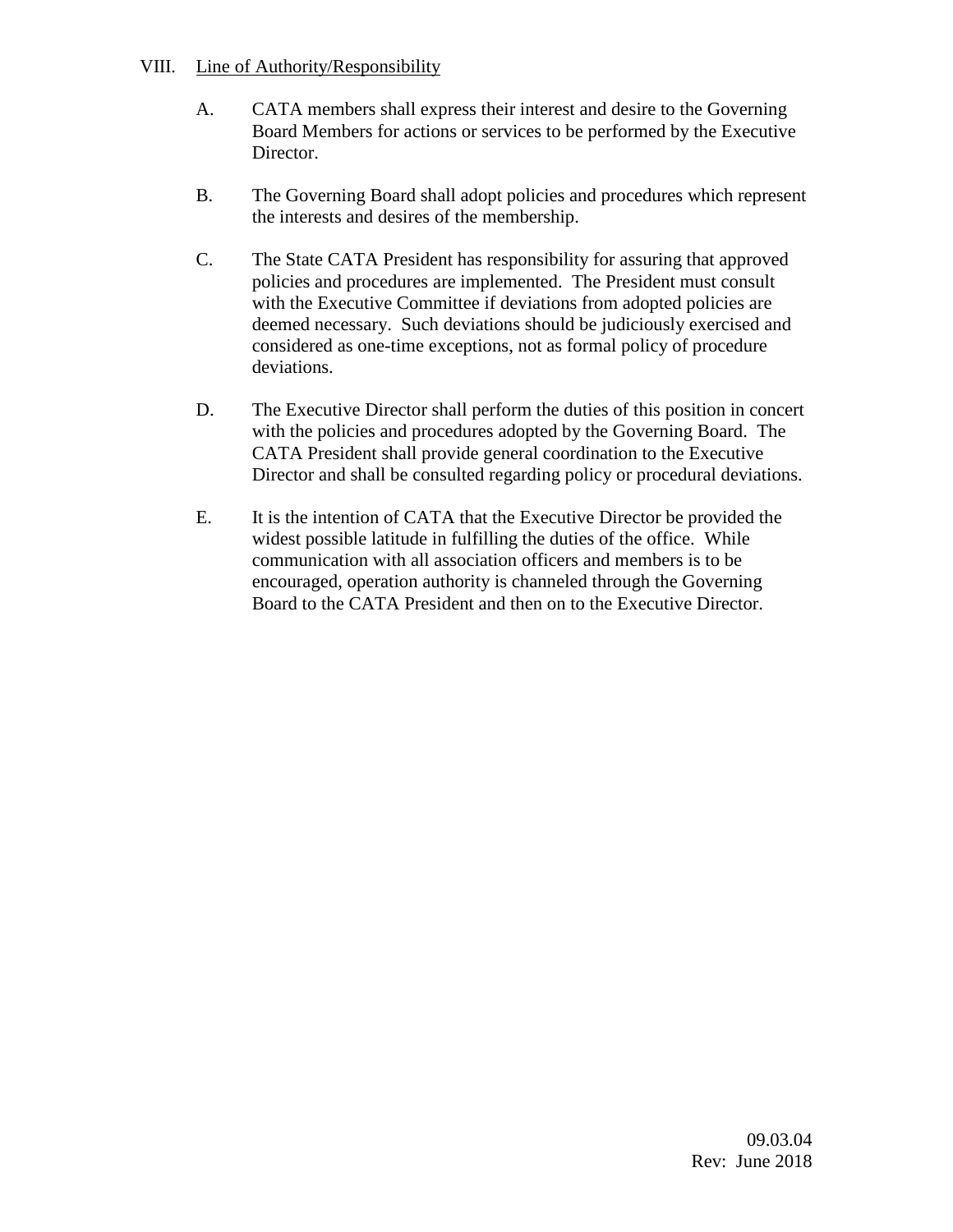## **FISCAL POLICIES**

- I. Audit
	- A. An audit or review of the financial records will be conducted at each evaluation conference during the Summer Executive Committee Meeting.
- II. Bond
	- A. The Executive Director and the office staff shall all be bonded.
- III. Expense Vouchers
	- A. All expense vouchers from Governing Board members must be approved by the CATA Treasurer or Executive Director.

### IV. Salary and Office Expenses

- A. The Executive Director's salary and regular office expenses will be paid each month without any approval necessary by the President or Treasurer.
- B. The salary schedule for the Executive Director and Executive Assistant will be adjusted annually for COLA according to the state rate.
- C. The salary for the Executive Director and Executive Assistant will include a benefit stipend based on 30% of their salary.

## V. Annual Budget

- A. The Annual Budget shall be reviewed and revised by the Budget and Audit Committee during the Annual Conference, by the CATA Treasurer.
- B. This budget shall be presented to the membership for approval and adoption during the Annual Conference.

#### VI. Annual Dues

- A. The Governing Board shall not raise dues until the reserves fall below 25% of the operating budget.
- VII. Savings
	- A. For the purpose of insuring the financial stability of the organization in the event of economic constraints, and to engage in special projects, the Governing Board shall maintain a savings account equal to 25% of the prior year's operating expenses. If savings exceed 75% of this amount, the Governing Board will refer with recommendations to the Budget and Audit Committee at Summer Conference how to reduce the savings.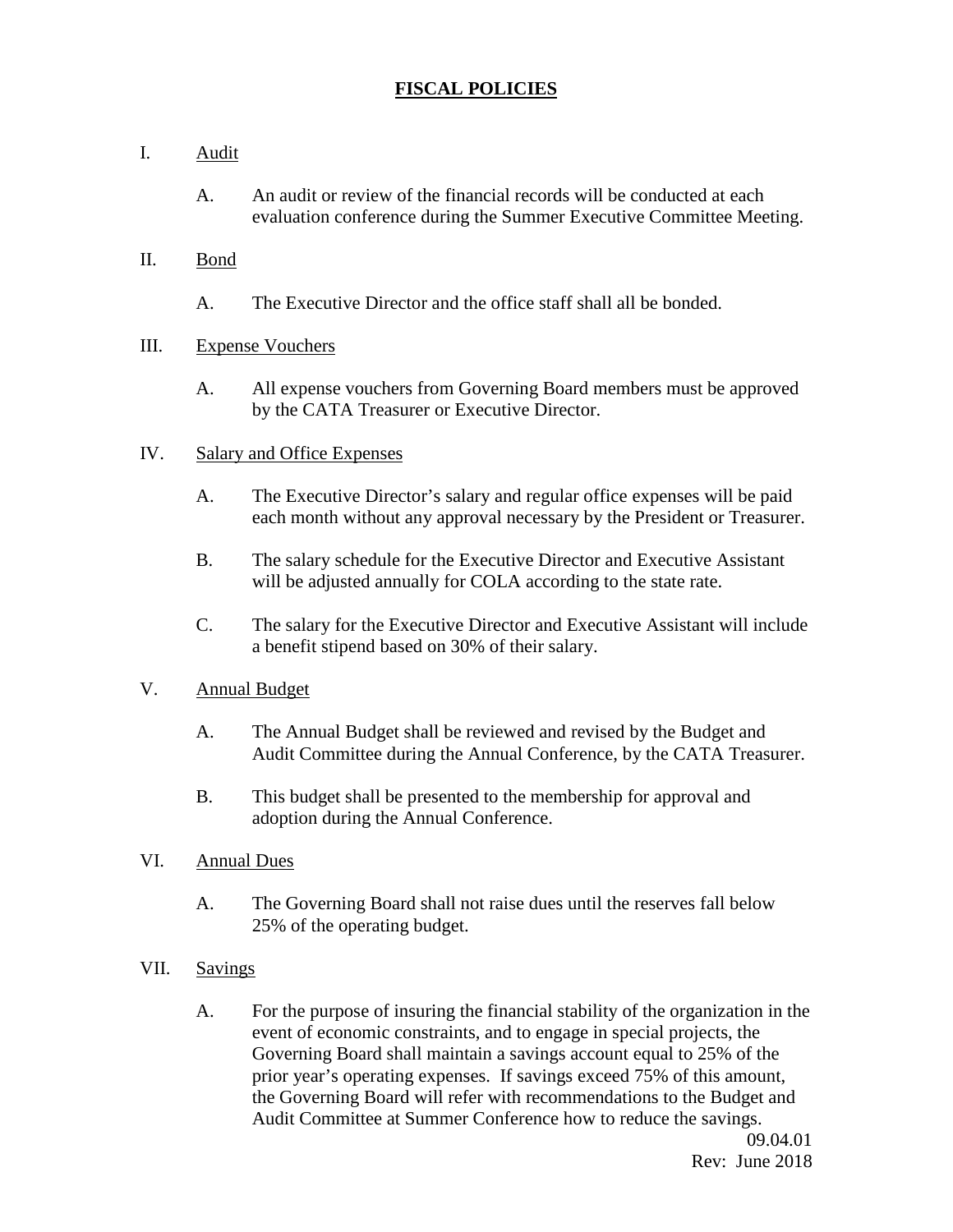## **GOVERNING BOARD POLICIES**

- I. Biannual Governing Board Meetings
	- A. The Mid-Winter Governing Board Meeting shall be held during the month of January.
	- B. The Pre-Conference Governing Board Meeting shall be held during the month of June.

#### II. Governing Board Minutes

- A. Governing Board Minutes shall be available for posting at the regional meetings.
- B. Mid-Winter Governing Board Minutes shall be summarized and printed in the May issue of the "Golden Slate".
- C. The Pre-Conference Governing Board Minutes will be included in the Conference minutes which shall be summarized and printed in the October issue of the "Golden Slate."

#### III. Expenses

- A. The Governing Board's expenses incurred for travel, lodging, and meals will be reimbursed by CATA in accordance with the following:
	- 1. Original receipts are necessary for all expenses (including hotel) claimed.
	- 2. Meals are reimbursed at the maximum rate of \$40 per day, including tips.
	- 3. Reimbursement for hotel movies, personal telephone calls, etc. will not be allowed.
	- 4. Airport parking will be reimbursed for vehicles left in long term parking only.
	- 5. Mileage paid for use of personal vehicles will be paid at the current IRS rate.
	- 6. All airfare expenses must be pre-approved by the Executive Director.
- B. The Pre-Conference Governing Board's expenses incurred for travel, lodging and meals will not be reimbursed by CATA.
- IV. Reports
	- A. Governing Board members are required to present a typed report at the Mid-Winter and Pre-Conference Governing Board Meetings detailing their involvement during the year to the CATA Secretary.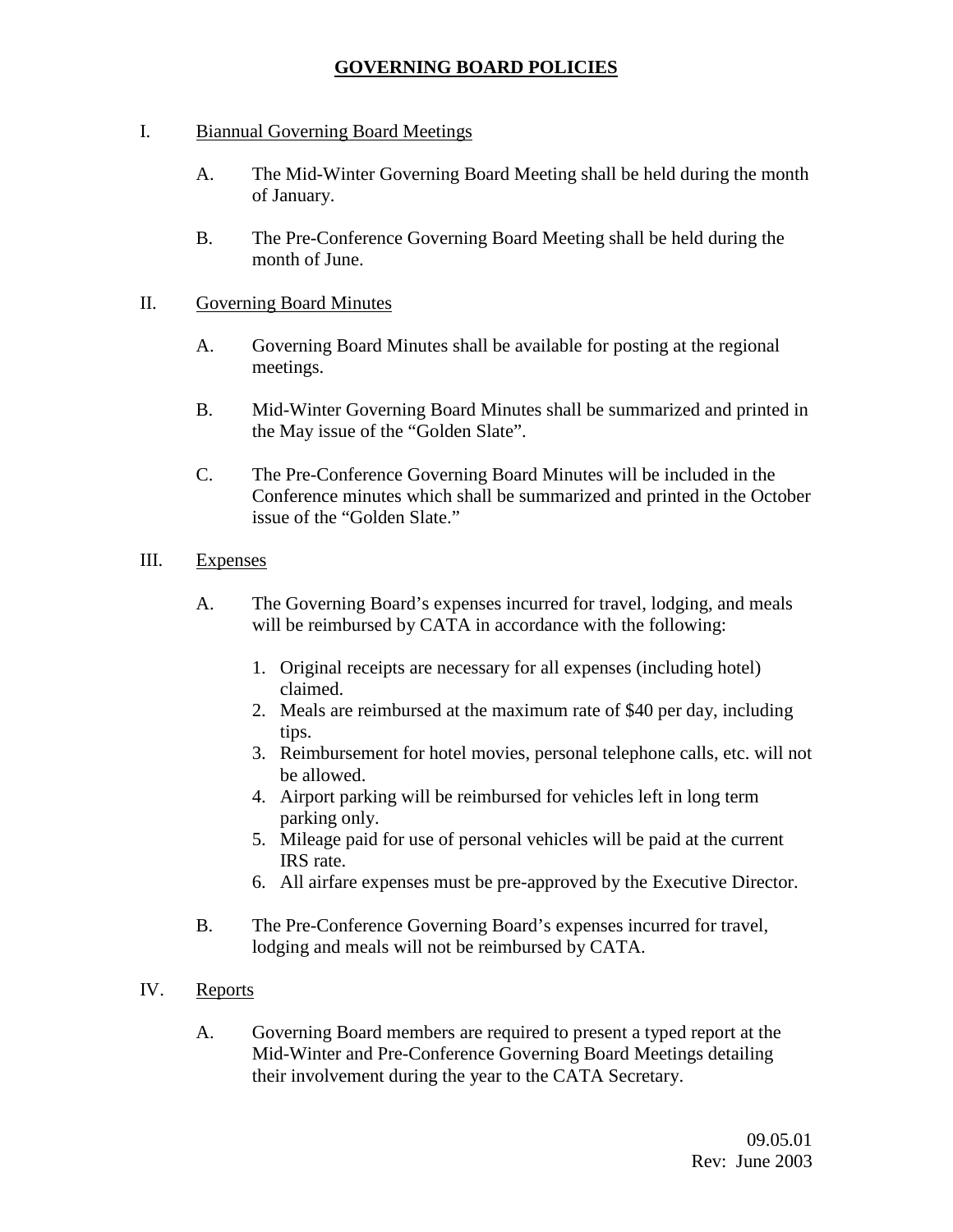- V. Screening and Resolutions Committee
	- A. The President-Elect, Division Chairpersons and Regional Presidents shall serve as the Nominations/By-Laws/Professional Awards Committee during the Mid-Winter Governing Board Meeting.

## VI. Ex-Officio Members

- A. The Governing Board shall be empowered to appoint ex-officio members to serve in designated capacities on behalf of the Governing Board.
	- 1. They will serve as non-voting members.
	- 2. Expenses will be reimbursed by CATA.
	- 3. These ex-officio members will serve subject to yearly reconfirmation by the Governing Board.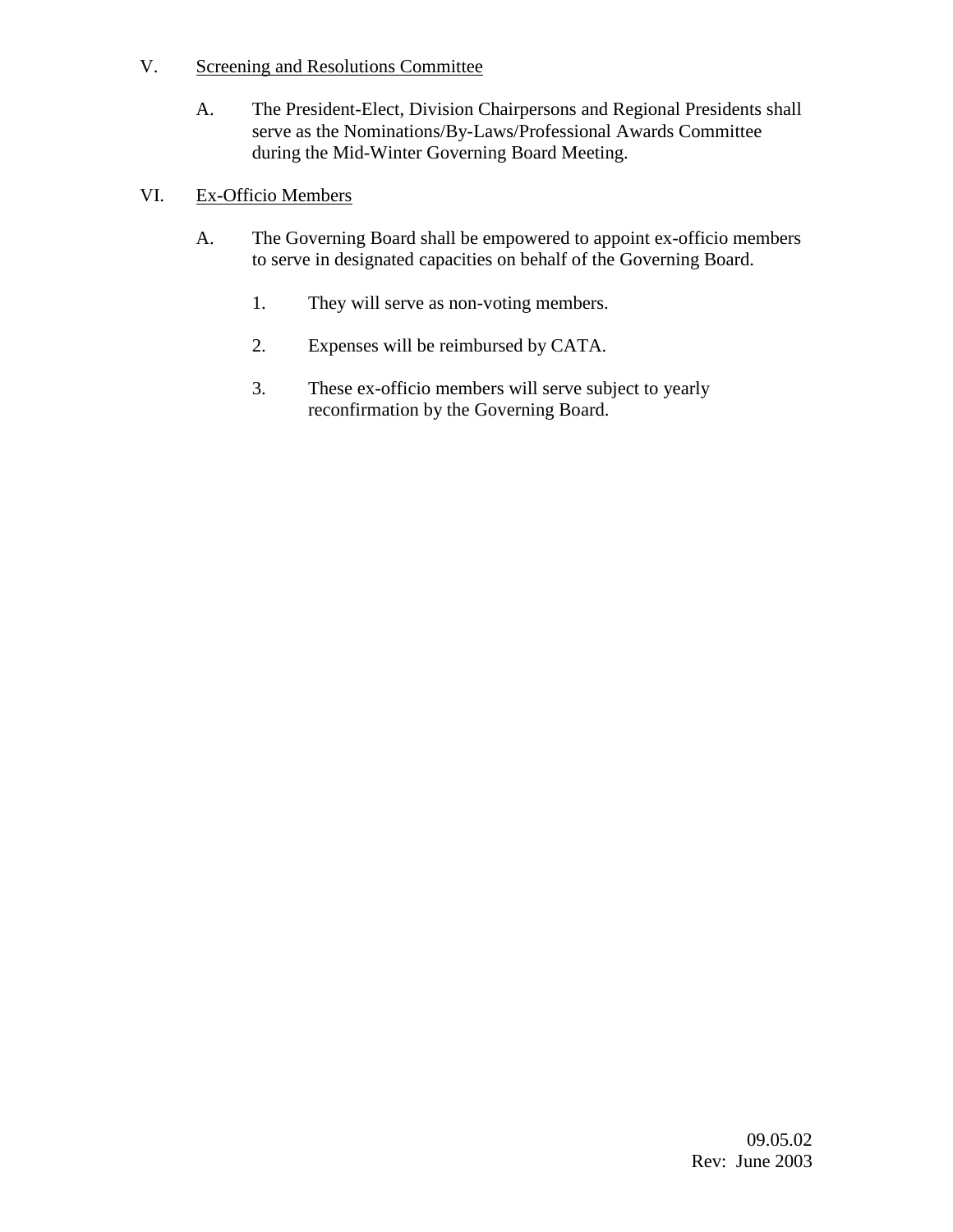# **LEGISLATIVE POLICIES**

- I. All legislative items to be considered for support or opposition shall be submitted to the Executive Committee through the President.
- II. Legislative action shall be determined by a majority vote of the Executive Committee. The Executive Committee's position will then be made known to the Executive Director for action.
- III. If legislation is clearly supportive of a CATA position statement, the Executive Director may automatically support such legislation.
- IV. If legislation is clearly in opposition to a CATA position statement, the Executive Director may automatically oppose such legislation.
- V. The Executive Director shall support budgetary items which benefit secondary and post secondary agriculture programs.
- VI. A legislative network is formed so that prompt action may be taken whenever legislative action becomes necessary.



## LEGISLATIVE NETWORK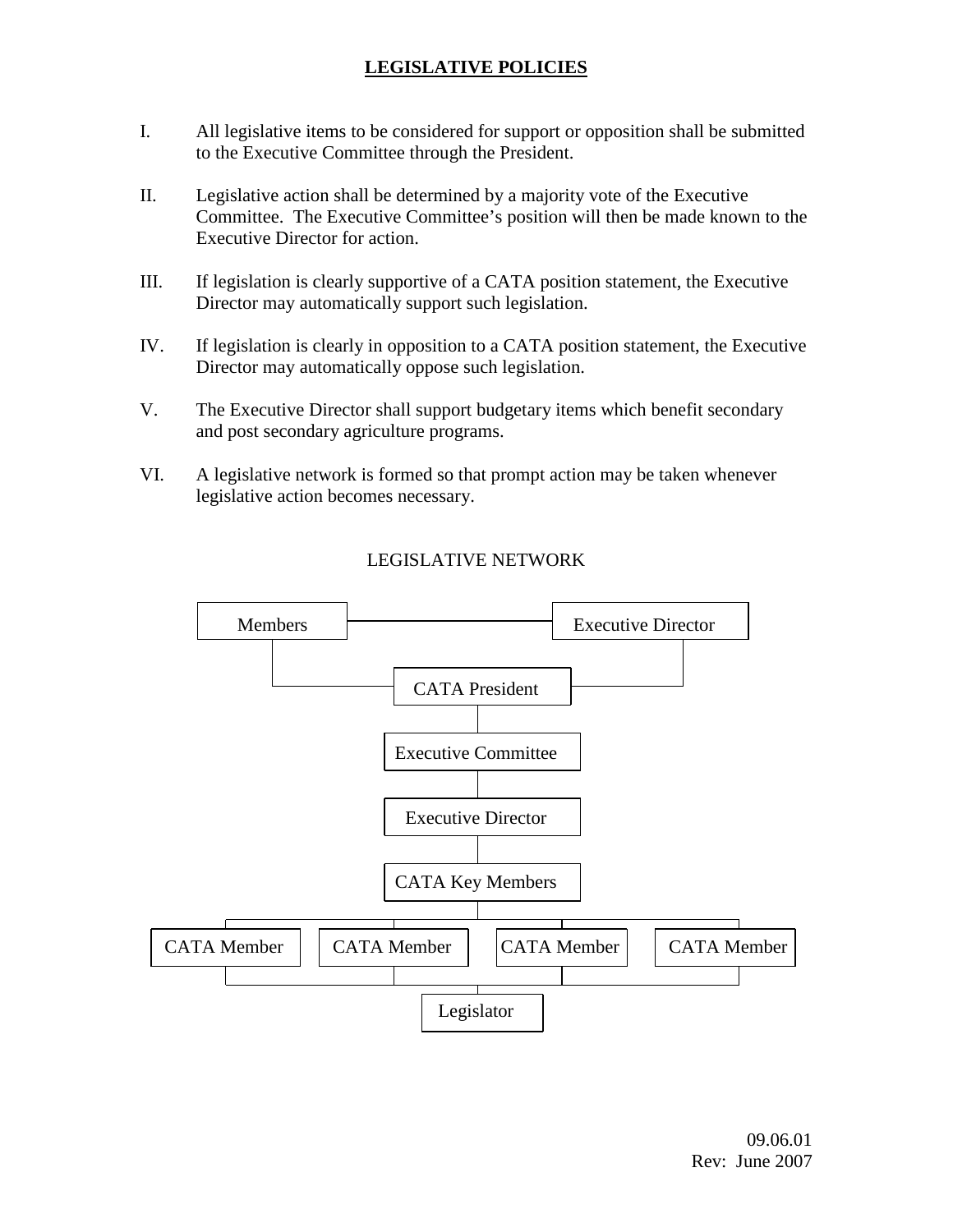## I. Membership Goals

- A. Regional and sectional membership goals shall be set annually by the Regional Presidents and approved by the Executive Committee during their Summer Planning Meeting.
- II. Beginning Teachers
	- A. Beginning teachers are defined as those teachers who are eligible to become active CATA members for the first time.

## III. Regional and Sectional Membership Incentives

- A. Regions and sections will receive recognition at Conference for reaching their membership goals.
- B. In addition, the Treasury of each region and section which reaches its goal will be eligible to receive a cash award not to exceed \$350 total.

## IV. Time Payment Policies

- A. The time payment plan is to be paid in five installments of \$26, plus the \$26 down payment. The first billing will occur in August.
- B. A member on time payment plan will be considered delinquent if each monthly payment is not received within thirty days of its due date.
- C. The next billing will contain a note from the State Treasurer indicating this delinquency.
- D. Membership will be terminated if payments are sixty days delinquent.
- E. Active membership will be reinstated when the time payment plan is brought up to date.
- F. Any member who is delinquent as of Conference registration will not receive any discount on Conference fees and will not be able to use the time plan for the succeeding year unless the delinquency is cleared up before Conference.
- G. First-year teacher on the time payment plan shall pay \$78 for membership dues and will be billed per month until their dues have been paid. All other time payment policies will apply.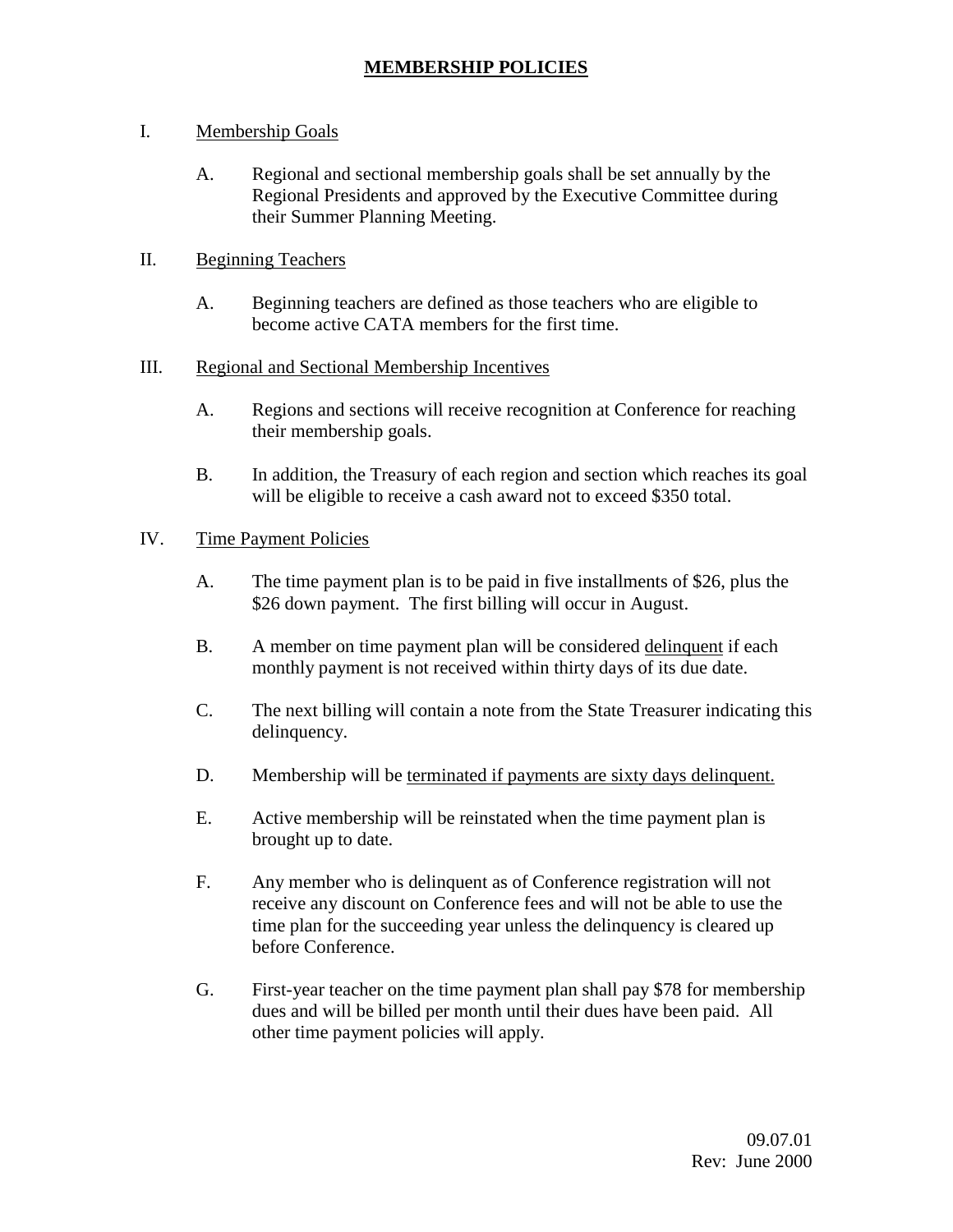- IV. Time Payment Policies (Cont'd)
	- H. A list of delinquent members will be provided biannually by the Financial Office to the State Treasurer, Regional and Sectional Presidents and Treasurers.
- V. Mid-Year Teachers
	- A. Agricultural teachers employed beginning mid-year may become members by paying one-half of the current membership rates.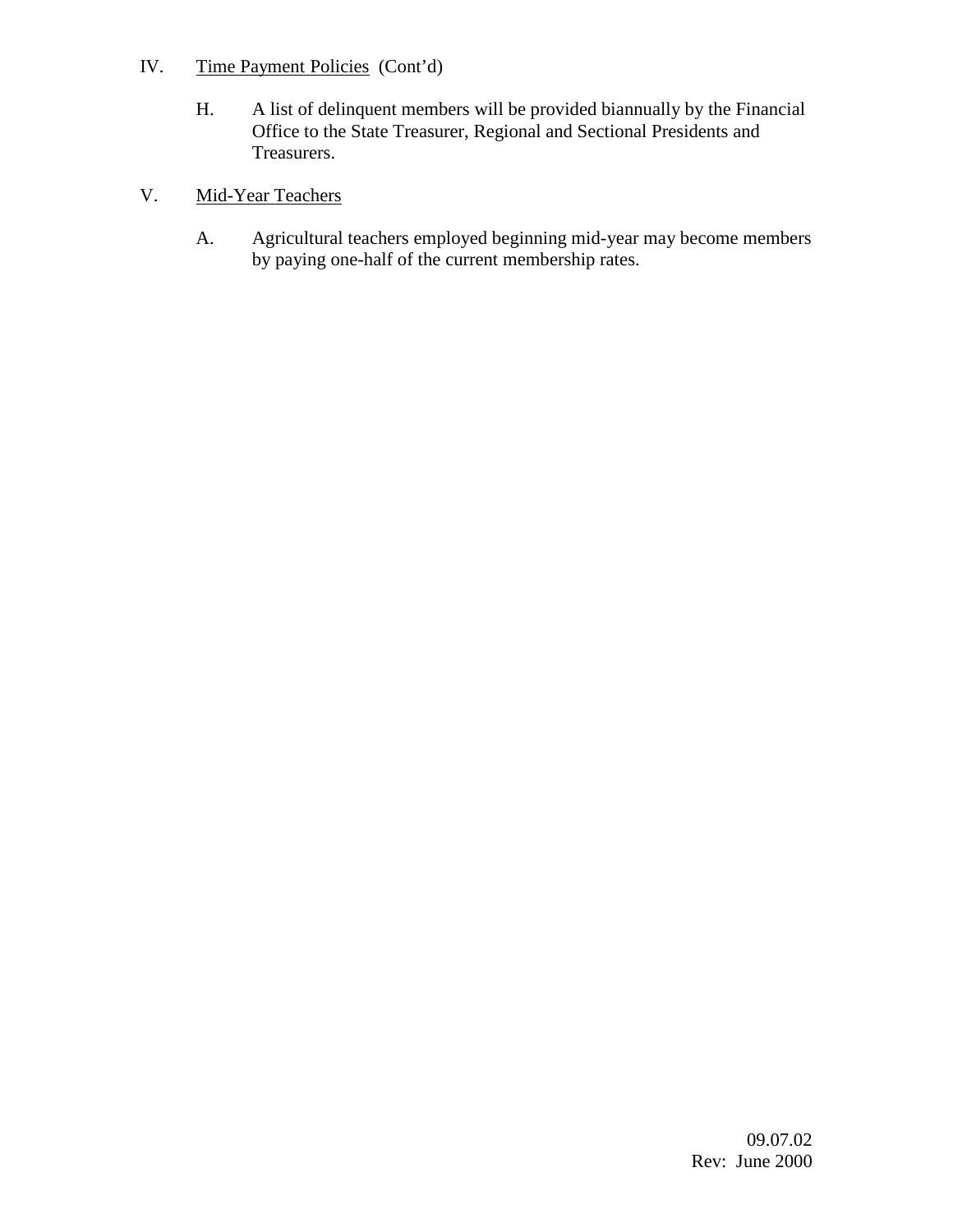## **STATE OFFICER POLICIES**

### I. Qualifications

- A. All nominees for the state office of Treasurer shall meet the following qualifications.
	- 1. Applicants must meet eligibility requirement set forth in the Bylaws.
	- 2. Applicants must have been a State Division Chairperson or a Regional President.
- II. Vacancies
	- A. If an office becomes vacant, the President shall first approach Past State Presidents. If none wish to serve, the President shall be empowered to appoint a Past Regional President. The position shall be filled by election at the following state conference.
	- B. In the event the office of the Presidency becomes vacant, the President-Elect shall succeed to the Presidency.

#### III. Reimbursements

- A. CATA will reimburse the expenses of the President, President-Elect, Secretary and Treasurer to the National NAAE Convention.
- B. CATA will reimburse the expenses of the President-Elect and the Secretary (or their designees) to the Region meeting.

## IV. Travel Expenses

- A. Reimbursement for meals, lodging, and transportation will be reimbursed by CATA in accordance with the following:
	- 1. Original receipts are necessary for all expenses (including hotel) claimed.
	- 2. Meals are reimbursed at the maximum rate of \$40 per day, including tips.
	- 3. Reimbursement for hotel movies, personal telephone calls, etc. will not be allowed.
	- 4. Airport parking will be reimbursed for vehicles left in long term parking only.
	- 5. Mileage paid for use of personal vehicles will be paid at the current IRS rate.
	- 6. All airfare expenses must be pre-approved by the Executive Director.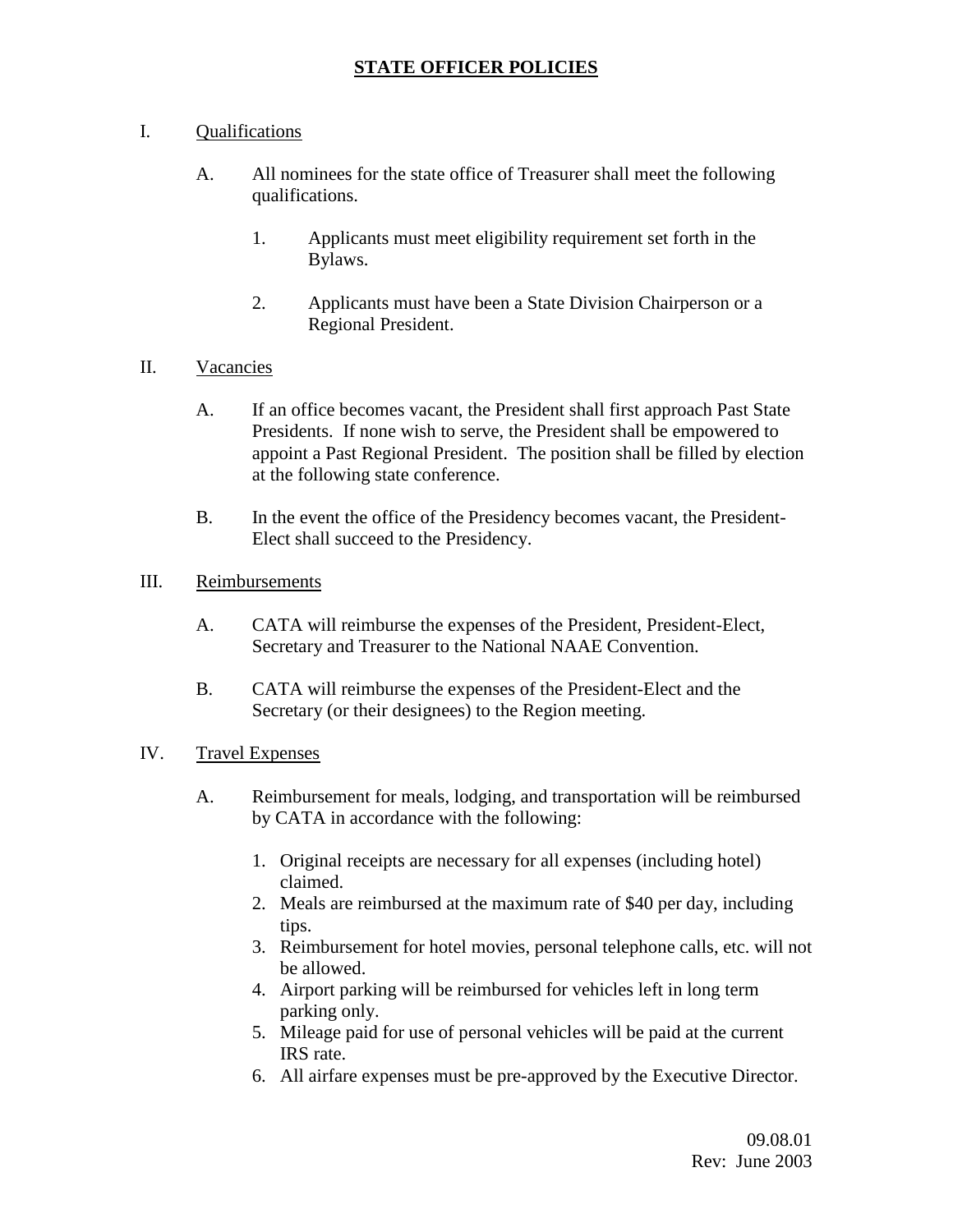## **AWARDS POLICIES**

- I. Teacher of Excellence
	- A. Qualifications
		- 1. Applications for Teacher of Excellence must have successfully completed ten years of instruction in agriculture education.
		- 2. Applicants must have been paid members of the California Agricultural Teachers' Association for at least ten years.
		- 3. Applicants must have held at least one CATA sectional, regional, or state office.
		- 4. Be a current paid member of CATA by the fall regional meeting of the year nominated.
	- B. Selection Process
		- 1. Each region may select two Teacher of Excellence nominees by any established method.
		- 2. Each region will be entitled to submit two nominees. In addition, regions may submit one additional nominee for each succeeding increment based on membership participation as verified by the State Treasurer's final count at Summer Conference. The increment scale will be as follows:

| <b>Every Region</b> | 2 nominees |
|---------------------|------------|
| $75 +$ Members      | 3 nominees |
| $100 +$ Members     | 4 nominees |
| $125 +$ Members     | 5 nominees |

- 3. All regional nominees must complete and submit the CATA Teacher of Excellence application form.
- 4. All completed applications must be postmarked no later than February 15 and mailed to the CATA Executive Director. All applications mailed after February 15 shall be disqualified from competition.
- 5. All Teacher of Excellence nominees shall be judged by an impartial scoring committee consisting of six former Teacher of Excellence winners (one from each region), and two state officers (Past President and President). In the event that any of the forenamed state officers are themselves nominees for this award, then said officer shall be removed from the scoring committee and replaced by the next highest-ranking state officer.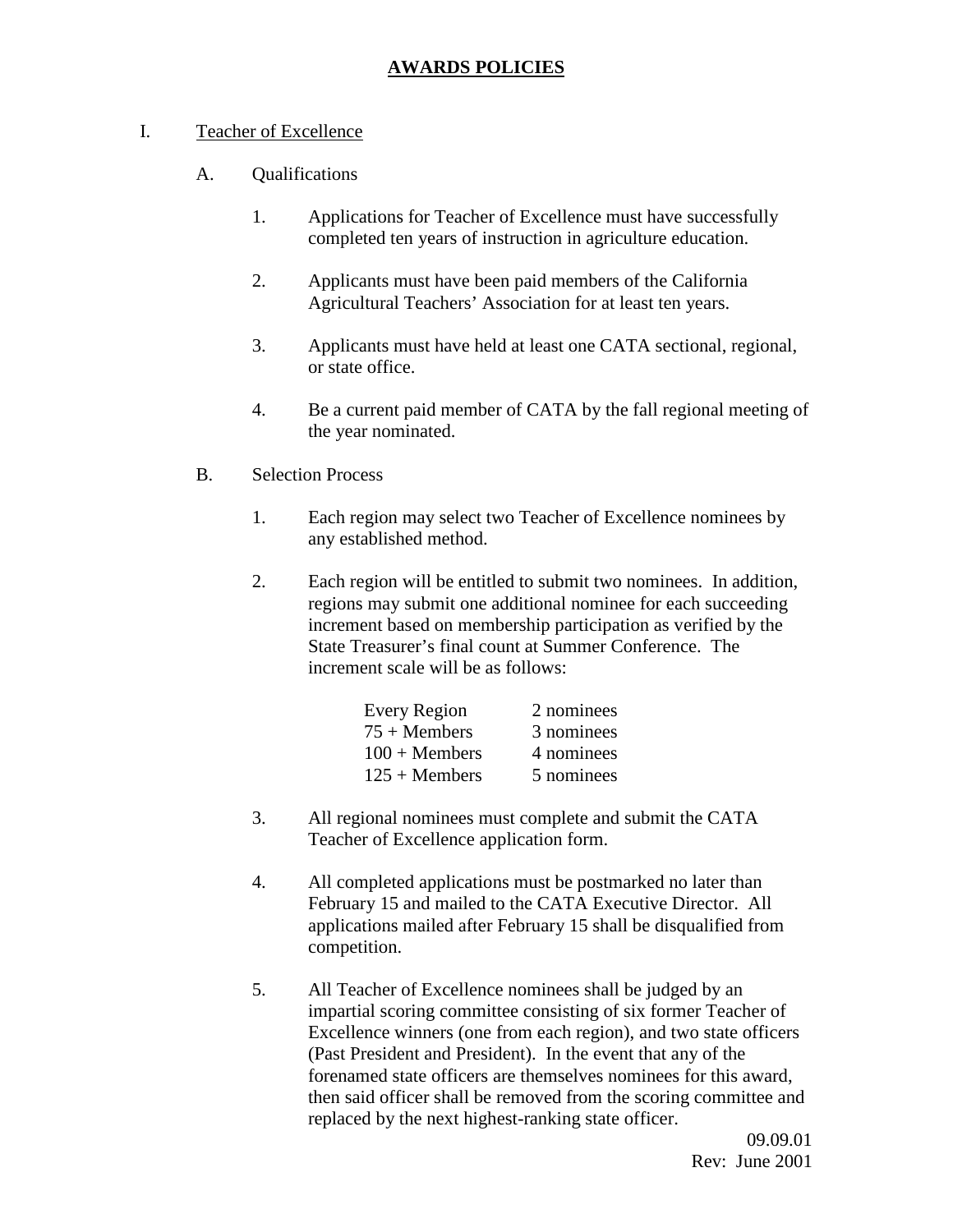- I. Teacher of Excellence (Cont'd)
	- B. Selection Process (Cont'd)
		- 6. Each of the six former Teacher of Excellence scoring committee members shall be selected by their respective CATA Regional Presidents in consultation with their Regional Supervisors.
		- 7. The State CATA President-Elect shall provide a scorecard by which to judge the nominees.
		- 8. The scoring committee shall meet during the State FFA Convention, upon the direction of the State President.
		- 9. Each member of the scoring committee shall rank in numerical order all applications on a descending scale of 1, 2, 3, 4, etc., with "1" being the highest score obtainable.
		- 10. The CATA Executive Director, or his designee, shall tabulate the results and determine the winners.
		- 11. With the exception of the CATA Executive Director, his designee, and/or the CATA President-Elect, no one on the scoring committee is to know the identity of the successful applicants resulting from the judging process.
		- 12. The successful applicants shall be announced at the Annual Banquet during CATA Summer Conference.

## II. CATA Outstanding Program Awards

- A. There shall be five divisions of these program awards. The five divisions are:
	- 1. 1 Person Secondary Program
	- 2. 2-3 Person Secondary Program
	- 3. 4 or More Person Secondary Program
	- 4. 1-3 Person Post Secondary Program
	- 5. 4 or More Person Post Secondary Program
- B. The applications for these awards can be obtained from any CATA Officer or online at www.calagteachers.org. The applications are due (postmarked) by February 15, and should be sent to the State CATA office.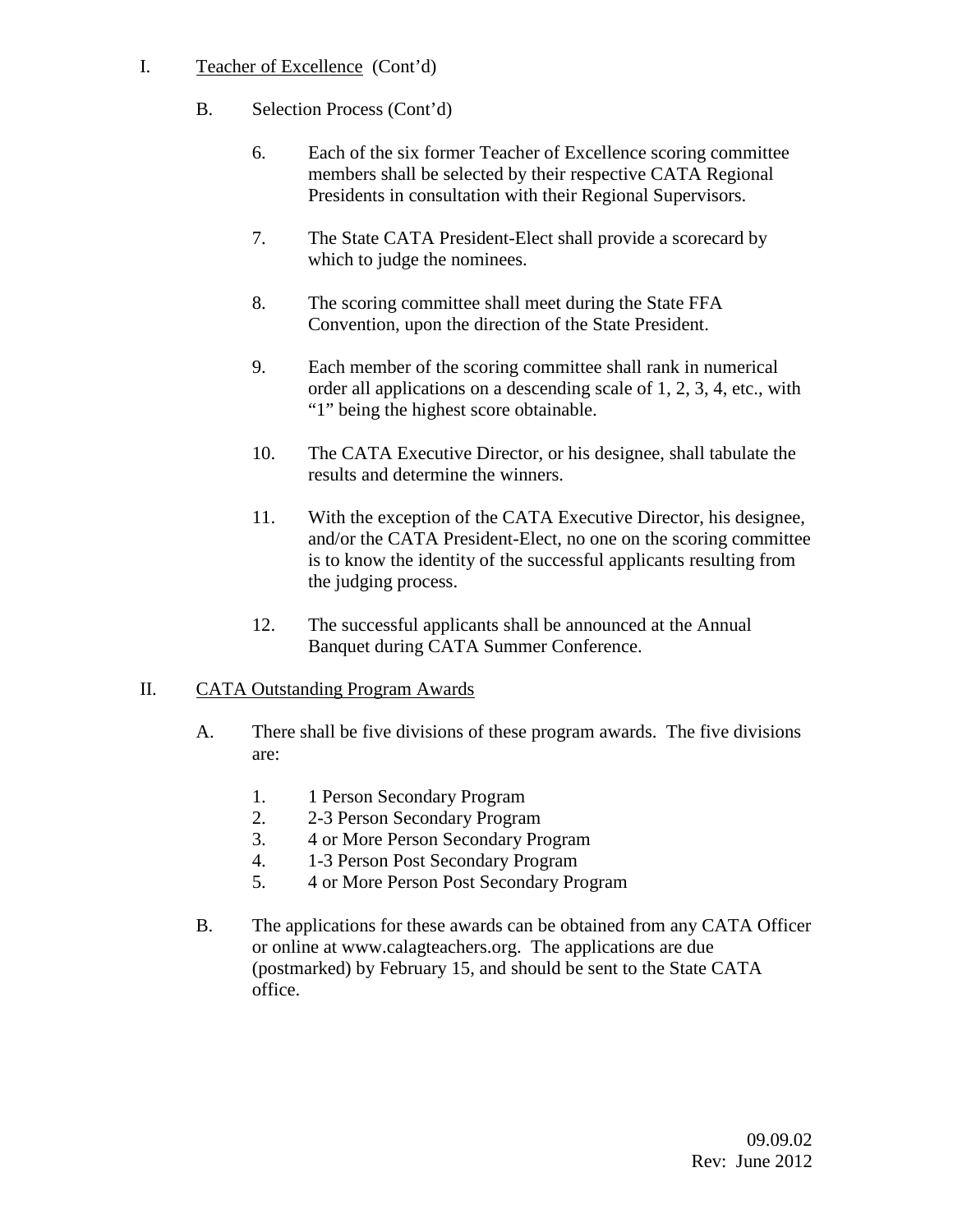### II. CATA Outstanding Program Awards (Cont'd)

C. These awards will be judged by the Regional Vice Presidents or their designees during the State FFA Conference, upon the direction of the State President-Elect.

### III. NAAE Awards

- A. All NAAE Award Applications must be postmarked by February 15. Any applications postmarked later shall be deemed ineligible.
- B. All NAAE Awards will be judged by the Regional Vice Presidents or their designees during the State FFA Conference in Fresno.

## IV. CATA Hall of Fame

- A. Qualifications
	- 1. Eligibility for induction into the Hall of Fame will begin three calendar years after official retirement. A retired Agriculture Educator is a person who has retired from Agriculture Education and has gone through the CATA recognition process, or is an Agricultural Educator who has died in service.
- B. Selection Process
	- 1. Each region may select up to two individuals to nominate for induction into the Hall of Fame by any established method.
	- 2. Nominees must have been paid members of CATA.
	- 3. A list of post 2000 retirees shall be maintained in the CATA office.
	- 4. All regional presidents or their designee shall complete and submit the CATA Hall of Fame application form.
	- 5. All nominee applications shall be forwarded to the State CATA President-Elect at Winter Governing Board.
	- 6. Governing Board will annually review and appoint the selection committee members, and the current State President-Elect shall serve as a non-voting chairman of this committee.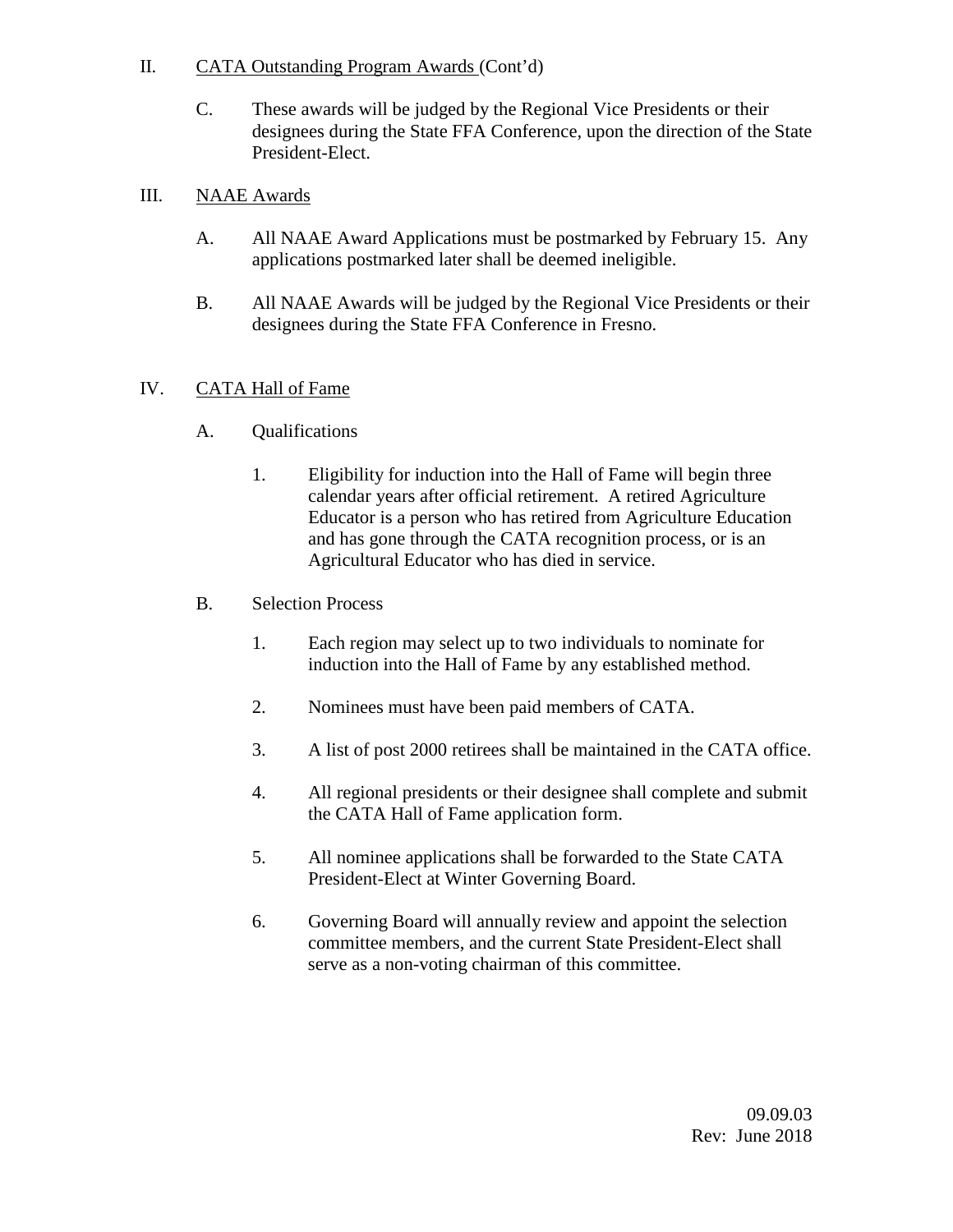## IV. CATA Hall of Fame (Cont'd)

## B. Selection Process (Cont'd)

- 7. An impartial selection committee consisting of twelve past CATA Presidents or Hall of Fame inductees shall judge all Hall of Fame nominees. The selection committee shall represent a cross section of the state.
- 8. Based on biographical information the committee will make their selections.
- 9. The committee will confer prior to the close of the State FFA Leadership Conference to determine the inductees.
- 10. The Hall of Fame selection committee shall make their selection of inductees based on a "qualified" or "not qualified" designation for each prospective candidate.
- 11. The nominees must receive a "qualified" designation from a majority of the selection committee to be eligible for induction.
- 12. Regional presidents shall be notified of the inductees immediately following the selection committee meeting.
- 13. Upon selection, the region from which the candidate was nominated is charged with supplying the committee with an 8 x 10 picture (headshot preferred).
- 14. The State CATA President-Elect is charged with gathering all materials and producing the framed photo and biography (100 words).
- 15. Each year the current inductees' picture will be displayed at the CATA Summer Conference.
- 16. The Hall of Fame induction ceremony shall occur at the Wednesday General Session at the Annual Summer Conference.
- 17. A suitable location will be found to house and display the pictures of all the inductees into CATA's Hall of Fame until the State FFA Center is completed, at which time all materials will be transferred to this facility.

## V. Agriscience Teacher of the Year

A. This award distinguishes CATA members who emphasize science concepts, principles and applications in their curricula.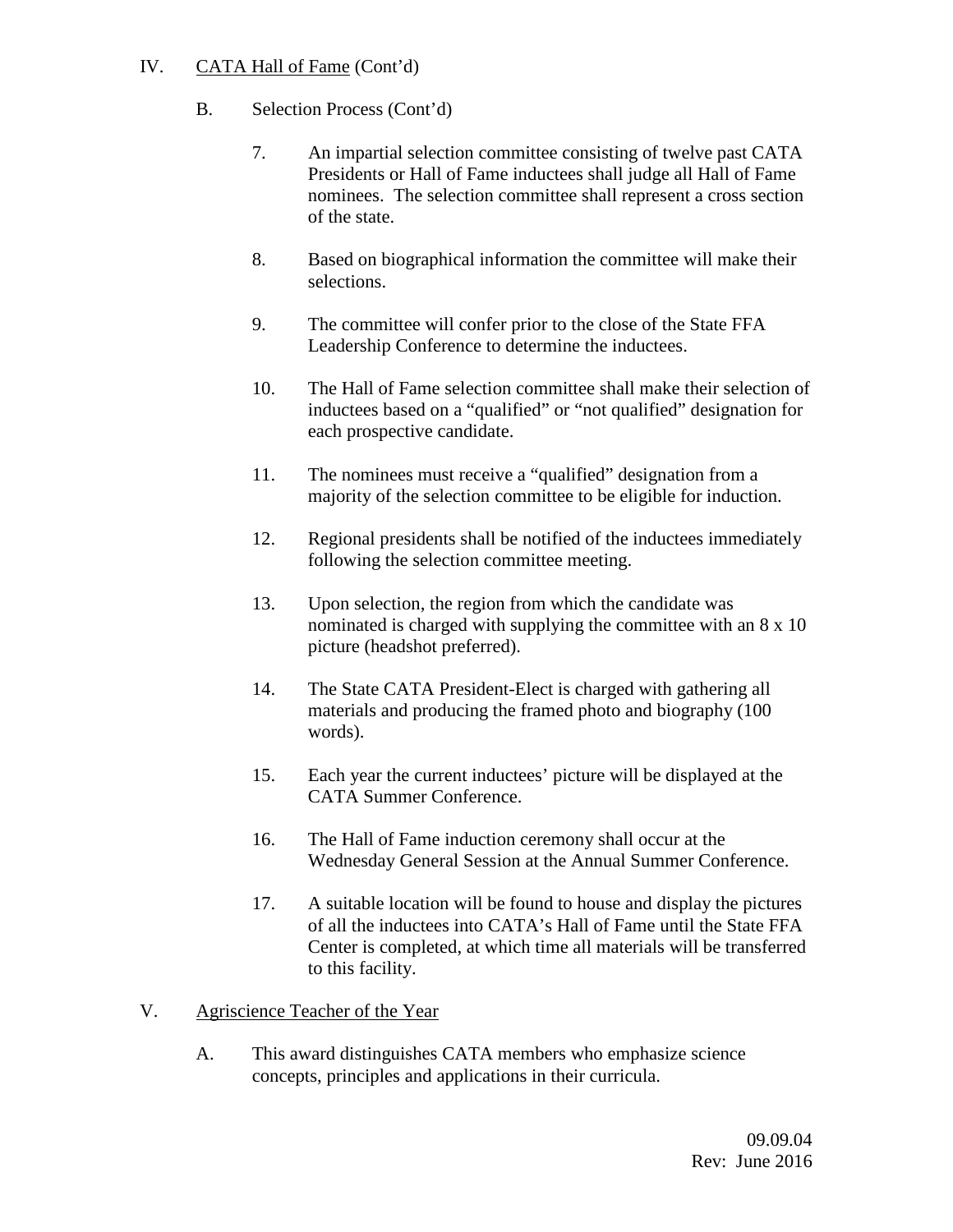- V. Agriscience Teacher of the Year (Cont'd)
	- B. The applications for these awards can be obtained from any CATA Officer or online at www.calagteachers.org. The applications are due (postmarked) by February 15, and should be sent to the State CATA office.

## VI. Teacher Mentor Award

- A. This award encourages experienced teachers to become mentors for beginning teachers, and it will provide beginning teachers a way to say thank you to the experienced teachers who have influenced them through leadership and guidance.
- B. The applications for these awards can be obtained from any CATA Officer or online at www.calagteachers.org. The applications are due (postmarked) by February 15, and should be sent to the State CATA office.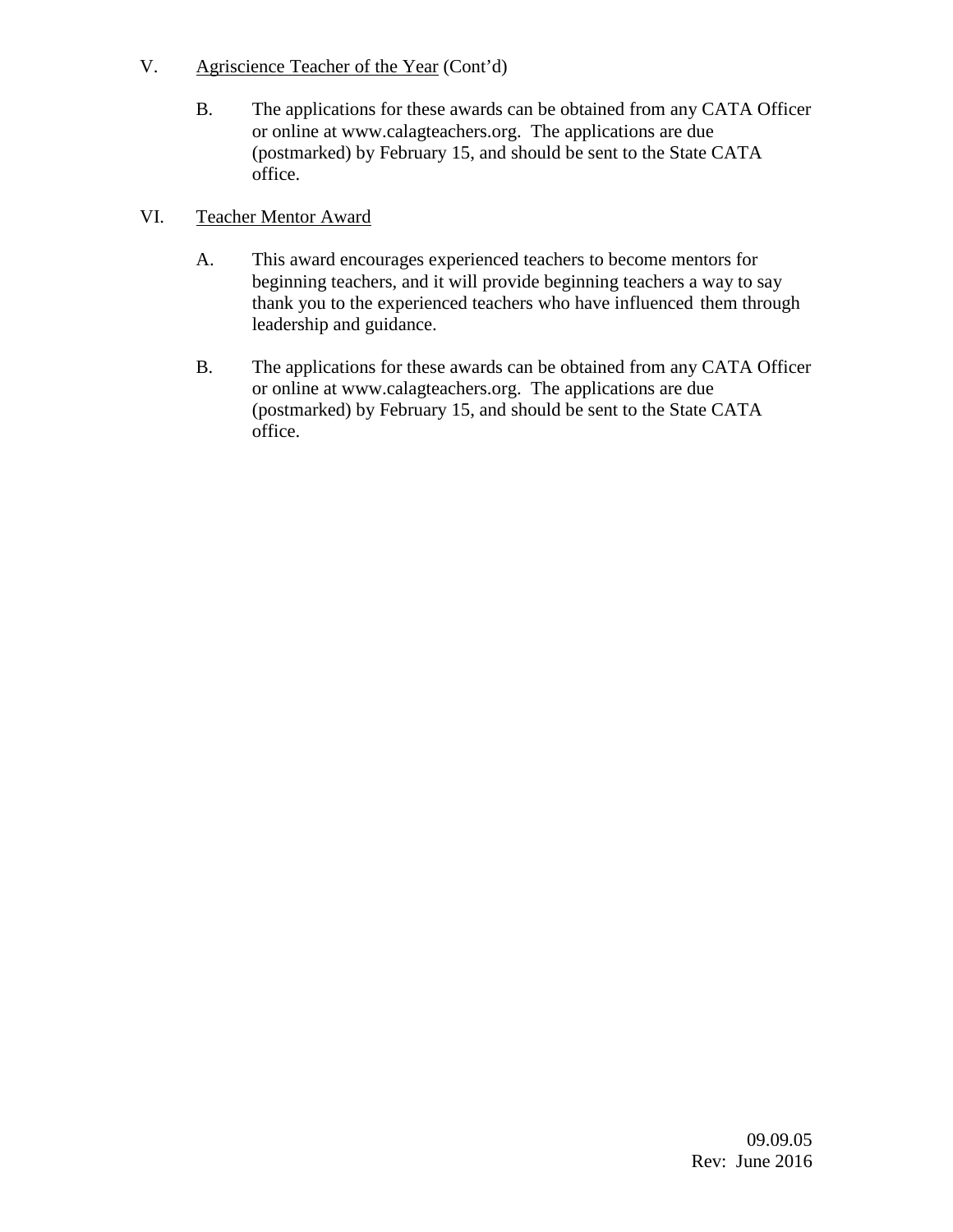## **RESOLUTIONS POLICIES**

### I. Resolutions

- A. All issues of statewide concern shall be presented in resolution form.
- B. Resolutions developed within the organization are meant to be disseminated within the organization and are not meant for public discussion.
- C. Resolutions must be developed according to the guidelines on the following pages.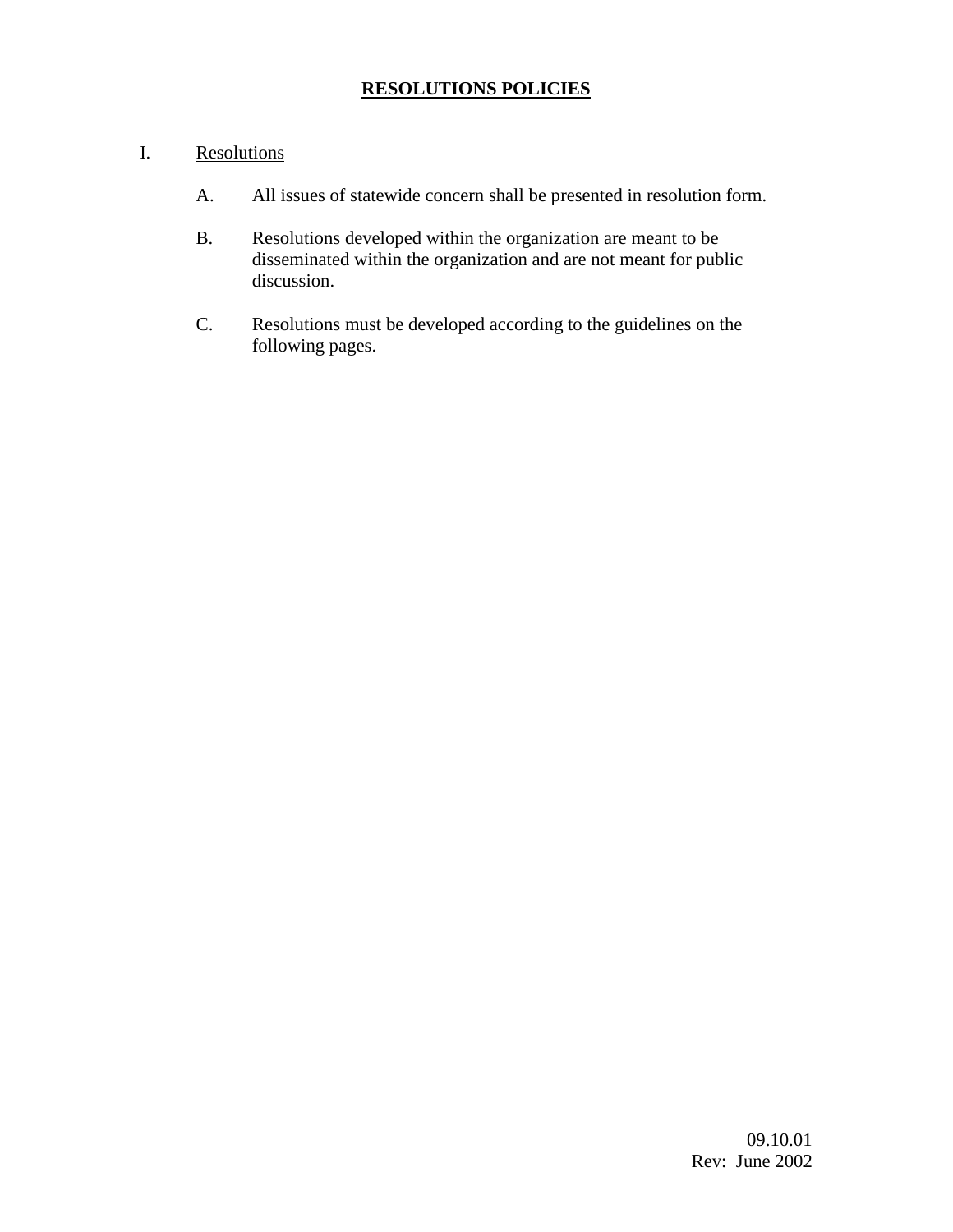# I. Resolutions (Cont'd)

Resolution Flow Chart – All resolutions must be presented at region.